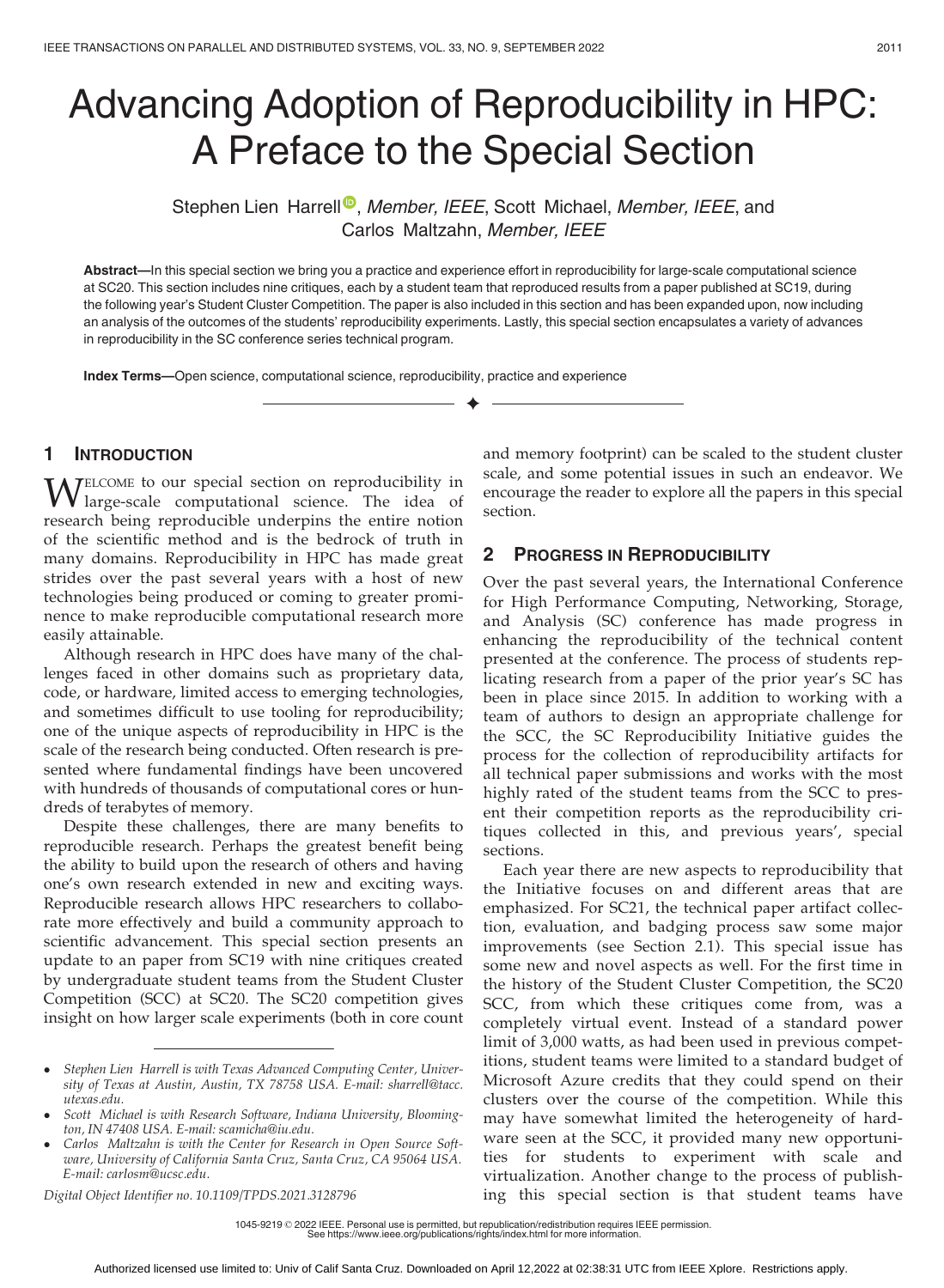included artifacts that encapsulate the experiment that they ran in the 48 hour SCC.

#### 2.1 Strengthening Reproducibility at SC

The SC21 Reproducibility Initiative has moved SC substantially forward by bringing it in line with best practices used by other conferences: (1) authors applied for up to three reproducibility badges (available, functional, reproducible); (2) the application process cleanly separated the responsibilities of the paper reviewers of technical program committees and the Initiative's reviewers of badge applications (of accepted papers only); (3) the Initiative collaborated with NSF Cloud infrastructure providers for preparing and examining artifacts; (4) accepted papers were listed with their awarded badges in the SC21 Schedule prior to paper presentations; and (5) the SC Steering Committee approved the SC Best Reproducibility Advancement Award, and members of the technical program and the reproducibility initiative committees selected a winner of the Award.

### 2.2 Reproducibility Through Undergraduate Engagement

During SC20 the students participated in a directed computational reproducibility challenge. They were asked to reproduce specific sections from a paper accepted at SC19 [1]. Here we share the results of this experiment from the students as well as an additional analysis from the original paper authors about the students' results.

Of the 19 teams that participated in the SC20 SCC, nine teams were invited to improve their initial competition reports to the critiques that are included in this special section. Hidayetoğlu et al. have extended their work in memory bound X-ray tomographic reconstruction to address the findings of the student teams. The nine critiques in this special section were chosen based on the strength of their scores on the Reproducibility Challenge and in the competition overall.

The competition data sets were constructed by the Hidayetoğlu et al. author team in conjunction with the SC Reproducibility Challenge committee to allow the challenge experiment to be conducted on the student team virtual clusters and still be representative of the experiments from the original paper, which were performed on much larger computational resources like Stampede and Theta. Student teams were asked to reproduce the results seen in the paper on a single CPU and single GPU, as well as demonstrate the strong scaling relationship seen by Hidayetoğlu et al. The teams were provided with test data sets that were scaled down versions of the paper data sets to experiment with before the competition.

For the SCC each of the nine teams in this special section had access to a wide variety of virtual machine (VM) types in the Microsoft Azure cloud. The extended version of the SC19 paper presented in this special section includes a comparison of the VM instances used by the teams and presents some insights into the different approaches and results. Of note is the fact that all teams

that were able to measure GPU performance found strikingly similar results to those presented in the original paper (see Section 6.4 and Fig. 13 of the extended paper). However, the reproducibilty effort did not come without challenges. Student teams were challenged to reproduce results seen on Intel's Knight's Landing architecture used by Stampede. This is illustrative of a more general challenge when trying to reproduce results on hardware that the reproduction effort does not have access to. Another challenge, that of scale, is a perennial problem seen in the SCC Reproduciblity Challenge and reproducibility efforts more broadly. The scaling studies of the original paper ranged in size from a single node to 4096 nodes, with the strong scaling studies starting at 32 or 128 nodes. Student teams were able to scale to at most 4 nodes and stay within time and budget of the competition. Although the same general trends were observed, some teams were challenged to explain how the details of the behavior seen at these small scales translated to the larger scaled results.

The reproducibility challenge is a unique way to engage undergraduates in current research, but is also a sandbox for experimenting with techniques and guidelines that can inform the computational reproducibility verification processes for SC and beyond. Each year the reproducibility challenge tries new techniques to collect ideas of what could work and what might not in the operational aspects of computational reproducibility.

This year we asked the students to create digital artifacts from the runs of their experiments. The students recorded the run, compile, result visualization and scaling plot scripts from their experiment. Additionally, they include environmental variables and documentation about how the experiment was performed. The critiques in this special section each correspond to an artifact which further explains the outcomes from the reproducibility experiment as well as the student team's assessment of whether the code is reproducible. The artifacts have been made publicly available via Zenodo and are linked on each critique.

## 3 FUTURE WORK FOR REPRODUCIBLE RESEARCH

As one of the leading conferences in high performance computing SC has had an impact in many different areas over the years. With its intentional emphasis on reproducible research starting in 2015 with the SC Reproducibility Initiative, we have seen many advances in reproducible research come from the conference series. Over the past six years the idea of providing a basic set of information, via artifact descriptors for technical papers, has become normalized and is now a standard part of the paper review process. A future step is to find a way to gauge the benefit of these activities. As we stated in this introduction, one of the greatest benefits of reproducible research is the ability to extend and build upon already existing discoveries and methodology. While we are certain that the efforts by the SC reproducibility community have helped to make this easier, the ability to